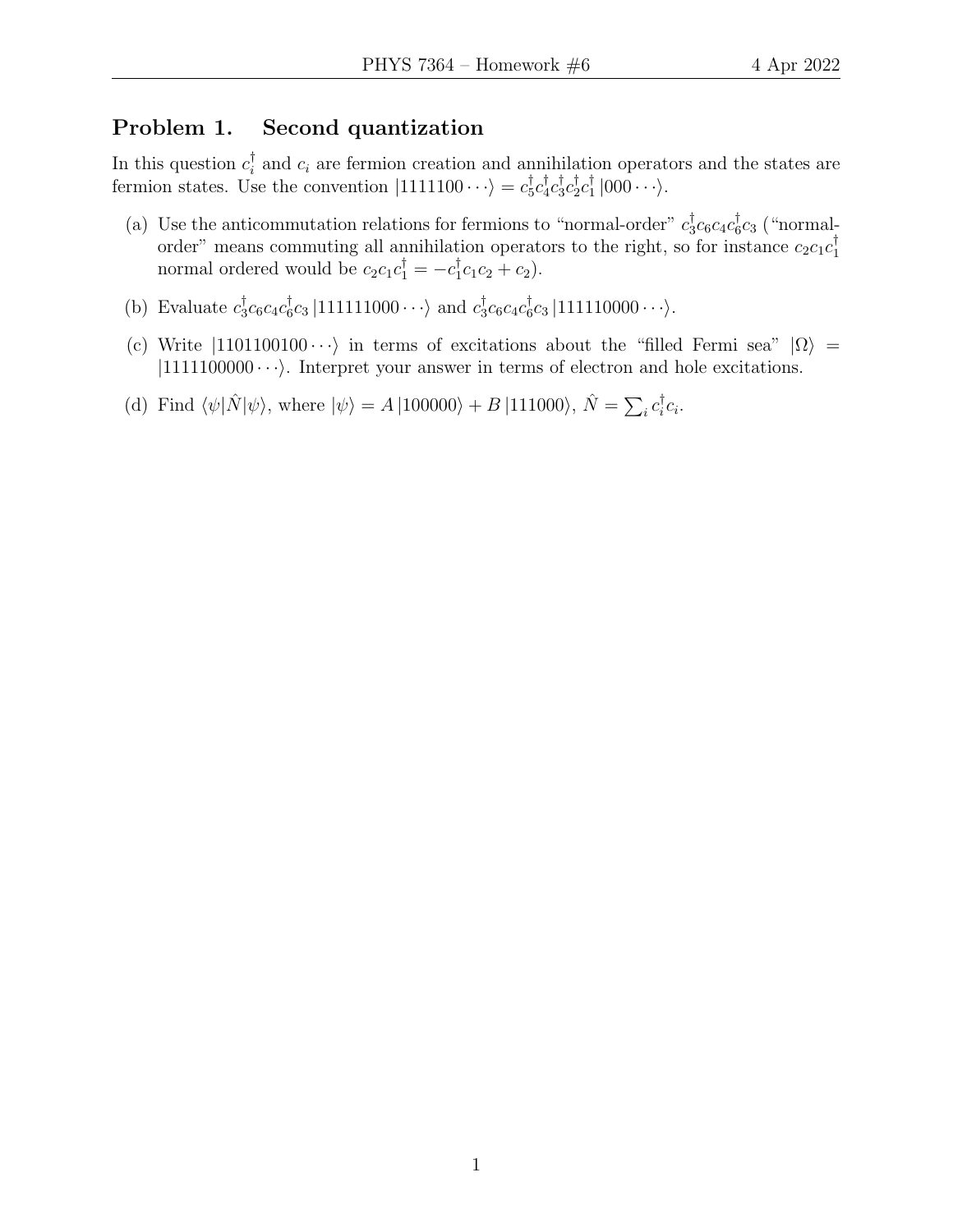## Problem 2. Bogoliubov transformations

Consider two fermions  $a_1$  and  $a_2$ 

(a) Show that the Bogoliubov transformation

$$
c_1 = ua_1 + va_2^{\dagger}, c_2^{\dagger} = -va_1 + ua_2^{\dagger}.
$$
 (1)

where u and v are real, preserves the canonical anticommutation relations if  $u^2 + v^2 = 1$ .

(b) Use this result to show that the Hamiltonian

$$
H = \epsilon (a_1^\dagger a_1 - a_2 a_2^\dagger) + \Delta (a_1^\dagger a_2^\dagger + \text{h.c.}),\tag{2}
$$

can be diagonalized in the form

$$
H = \sqrt{\epsilon^2 + \Delta^2} (c_1^{\dagger} c_1 + c_2^{\dagger} c_2 - 1).
$$
 (3)

- (c) What is the ground-state energy of this Hamiltonian?
- (d) Write out the ground-state wavefunction in terms of the original operators  $a_1^{\dagger}$  $_1^{\dagger}$  and  $a_2^{\dagger}$ 2 and their corresponding vacuum  $|0\rangle$  (i.e.,  $a_{1,2} |0\rangle = 0$ ).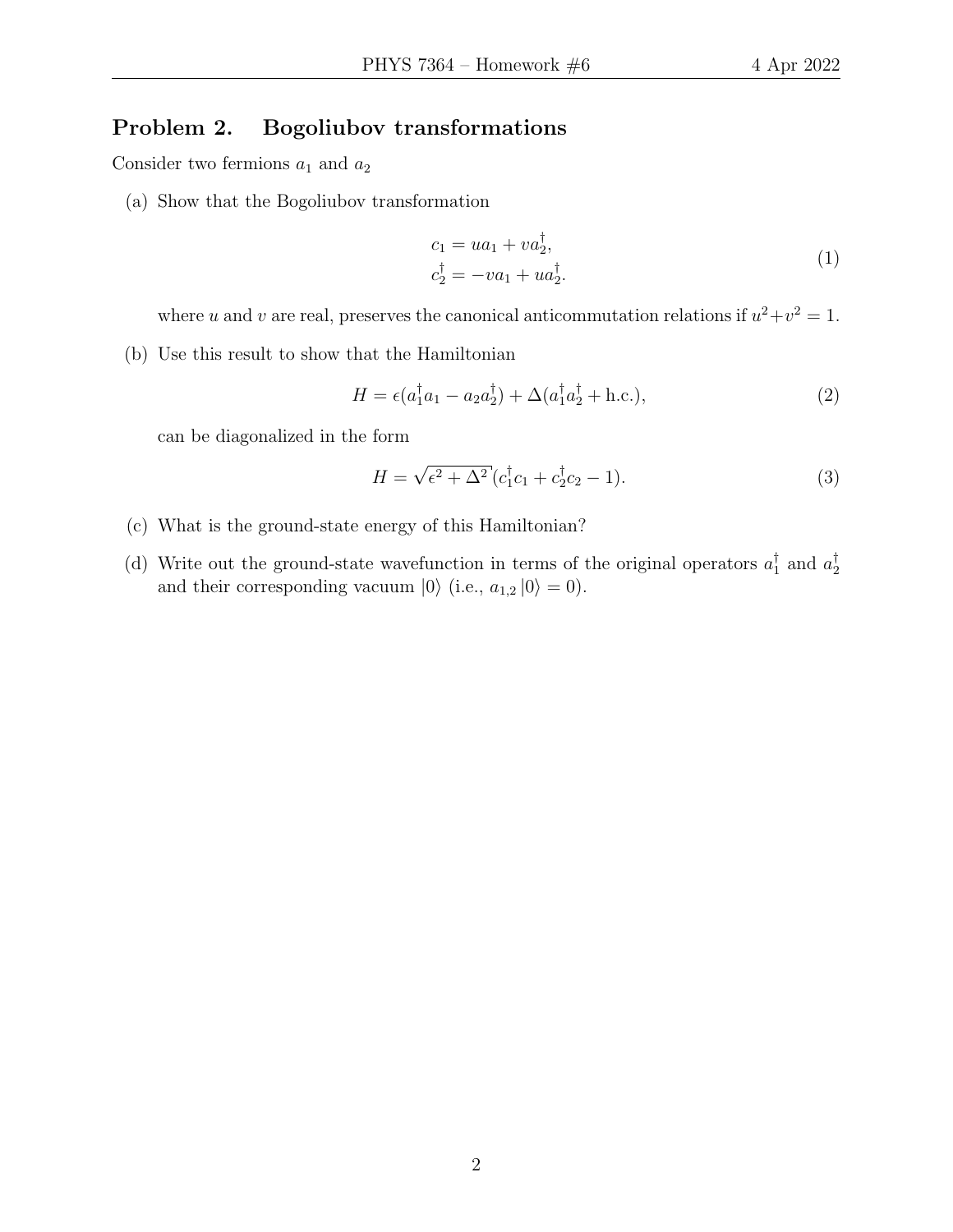## Problem 3. Self-consistency in BCS superconductivity

In class we derived the following Hamiltonian (which was valid for k near the Fermi surface)

$$
H = \sum_{\mathbf{k},\sigma} (\epsilon_{\mathbf{k}} - \mu) c_{\mathbf{k},\sigma}^{\dagger} c_{\mathbf{k},\sigma} - \frac{g}{V} \sum_{\mathbf{k},\mathbf{k}'} c_{\mathbf{k},\uparrow}^{\dagger} c_{-\mathbf{k},\downarrow}^{\dagger} c_{-\mathbf{k}',\downarrow}^{\dagger} c_{\mathbf{k}',\uparrow}.
$$
 (4)

(a) Repeat the mean-field ansatz  $\Delta = -\frac{g}{V}$  $\frac{g}{V} \langle \sum_{\mathbf{k}} c_{-\mathbf{k}',\downarrow} c_{\mathbf{k}',\uparrow} \rangle$  to obtain the mean-field Hamiltonian

$$
H_{\text{MFT}} = \sum_{\mathbf{k},\sigma} (\epsilon_{\mathbf{k}} - \mu) c_{\mathbf{k},\sigma}^{\dagger} c_{\mathbf{k},\sigma} + \sum_{\mathbf{k}} [\Delta^* c_{-\mathbf{k},\downarrow} c_{\mathbf{k},\uparrow} + \text{h.c.}] + \frac{V}{g} |\Delta|^2 \tag{5}
$$

(b) With what we learned in Problem 2, make a Bogoliubov transformation to put this Hamiltonian into the form

$$
H_{\text{MFT}} = \sum_{\mathbf{k}} E_{\mathbf{k}} (a_{\mathbf{k},\sigma}^{\dagger} a_{\mathbf{k},\sigma} - 1/2) + \frac{V}{g} |\Delta|^2.
$$
 (6)

- (c) What is the ground-state wave-function for this system (write in terms of the electron vacuum  $|0\rangle$  and  $c_{\mathbf{k},\sigma}$  operators)? (Hint: Given the state  $|0\rangle$  annihilated by c operators, the state  $a_{-{\bf k},\uparrow}a_{{\bf k},\downarrow}\left|0\right\rangle$  is annihilated by  $a_{-{\bf k},\uparrow}$  and  $a_{{\bf k},\downarrow}.\right)$
- (d) Call the wave function from the previous part  $|\psi_{\rm BCS}\rangle$ . Show that the self-consistent equation derived from  $\Delta = -\frac{g}{V}$  $\frac{g}{V} \left\langle \sum_{\mathbf{k}} c_{-\mathbf{k}',\downarrow} c_{\mathbf{k}',\uparrow} \right\rangle$  is

$$
\Delta = g \int_{|\epsilon_{\mathbf{k}} - \mu| < \omega_D} \frac{d^3 k}{(2\pi)^3} \frac{\Delta}{2\sqrt{(\epsilon_{\mathbf{k}} - \mu)^2 + \Delta^2}}.\tag{7}
$$

(e) Finally, find a nonzero approximate solution to (d) in terms of terms of the  $g, \omega_D$ , and the density of states at the Fermi level  $\rho_0$ . (Approximations are needed, if you get stuck, look up in a book that covers superconductivity).